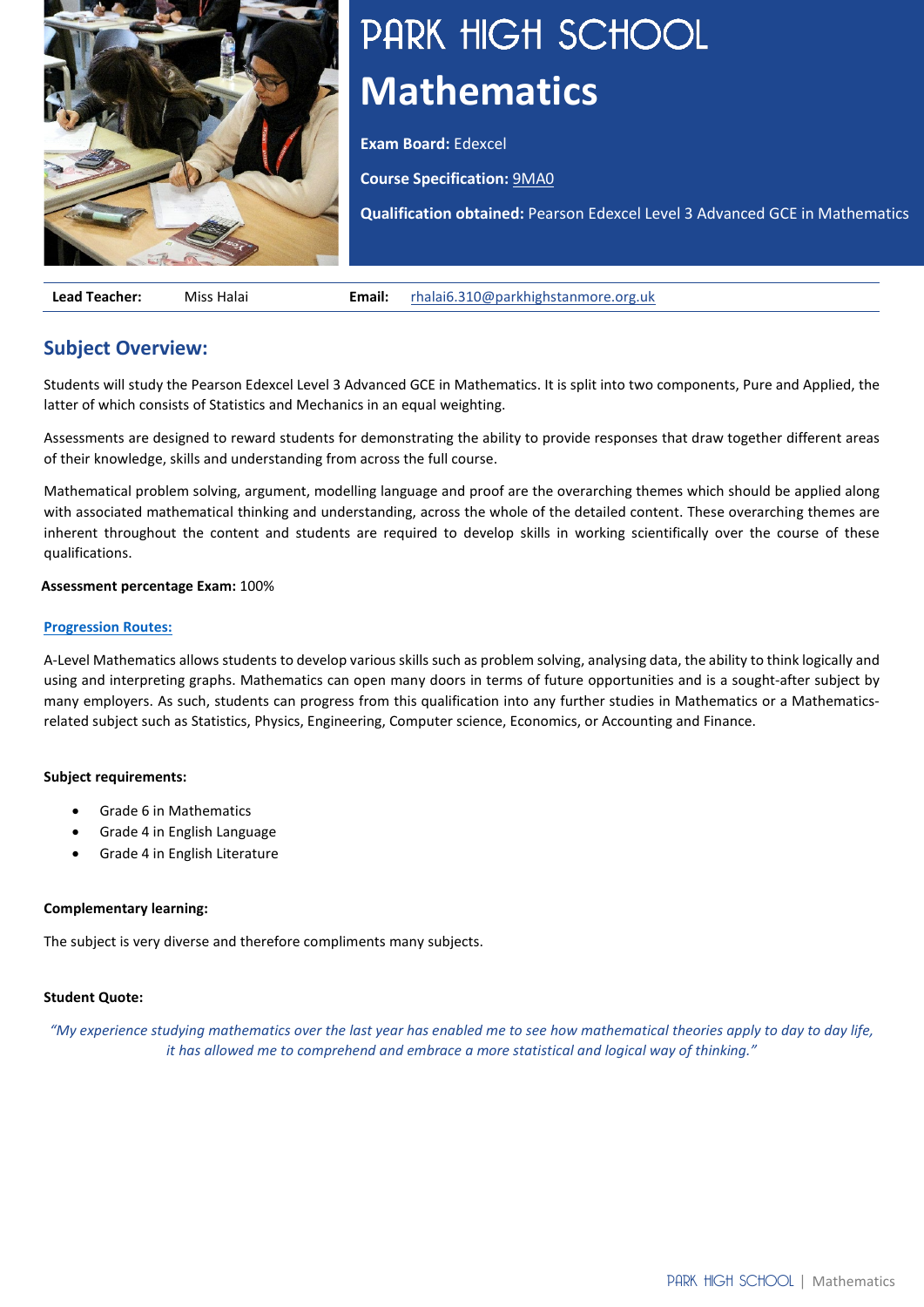# **Year 12**

The course is split into two components, Pure and Applied, the latter of which consists of Statistics and Mechanics in an equal weighting.

#### **Topics covered:**

Pure:

- Algebraic expressions
- Quadratics
- Equations & inequalities
- Graphs & transformations
- Straight line graphs
- Circles
- Algebraic methods
- Binomial Expansion
- Trigonometric ratios
- Trig identities & equations
- Vectors
- **Differentiation**
- Integration
- Exponentials & Logarithms

#### Applied:

- Data Collection
- Location & Spread
- Representation of data
- Correlation & Linear
- **Probability**
- Statistical Distributions
- Hypothesis Testing
- Modelling in Mechanics
- Constant Acceleration
- Forces & Motion
- Variable Acceleration

### **Year 13**

The course is split into two components, Pure and Applied, the latter of which consists of Statistics and Mechanics in an equal weighting.

#### **Topics covered:**

Pure:

- Algebraic methods
- Functions & Graphs
- Sequences & Series
- Binomial Expansion
- Radians
- Trigonometric functions
- Trigonometry & modelling
- Parametric equations
- Differentiation
- Numerical methods
- **Integration**
- **Vectors**

#### Applied:

- Regression, Correlation & Hypothesis Testing
- Conditional Probability
- Normal Distribution
- Moments
- Forces & Friction
- **Projectiles**
- Applications of Forces
- Further Kinematics

#### **Assessment**

Is 100% Exam.

| <b>Unit Code</b> | Unit Title                      | <b>Assessment Details</b>           | Weighting |
|------------------|---------------------------------|-------------------------------------|-----------|
| 9MA0/01          | <b>Pure Mathematics 1</b>       | Written Examination: 100 marks, 2hr | 33.33%    |
| 9MA0/02          | <b>Pure Mathematics 2</b>       | Written Examination: 100 marks, 2hr | 33.33%    |
| 9MA0/03          | <b>Statistics and Mechanics</b> | Written Examination: 100 marks, 2hr | 33.33%    |